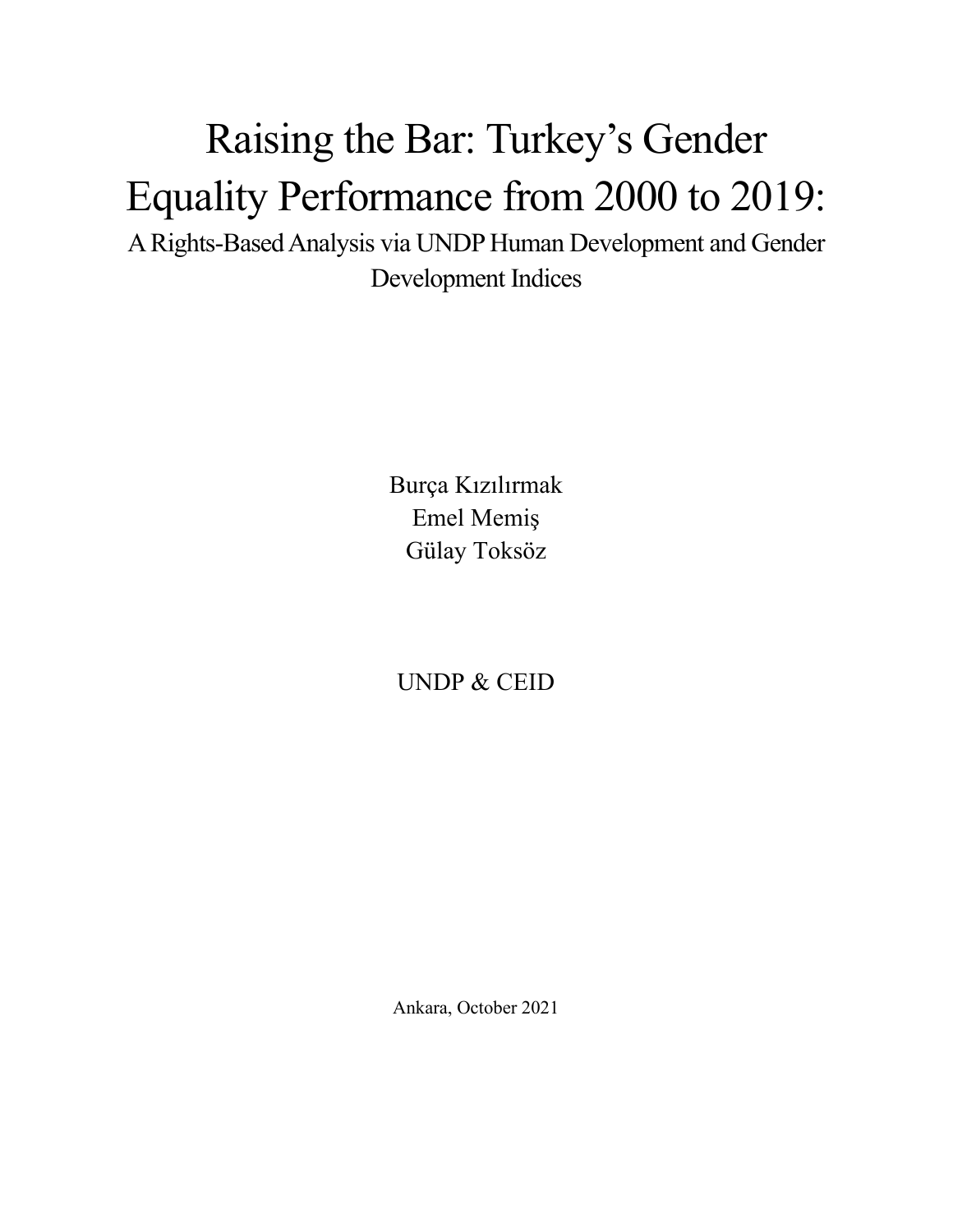## **Overview**

This year, the United Nations (UN) called for a New Social Contract and New Global Convention that creates equal opportunities for all and respects the rights and freedoms of all, as a solution to the inequalities before and during the pandemic<sup>[1](#page-1-0)</sup>, and offered concrete proposals for a more just and sustainable way forward. It was stressed that recovery after the COVID-19 pandemic can take place with a socioeconomic recovery aimed at gender equality, and that recovery efforts should be modified accordingly in order to present regressions in gender equality and build more inclusive societies. Suggestions made have been long standing concerns within the Human Rights Conventions<sup>[2](#page-1-1)</sup>: States committed "..to ensure that the available resources are allocated at the *maximum level to the quality public services necessary for the enjoyment of minimum and basic economic and social rights, especially health, social protection and education."* [3](#page-1-2)

This global call highlights also that "*investing in human rights is investing in country's resilience to crises*". Nearly a century ago, it's been committed by all the States to ensure that everyone has access to justice and an effective remedy for violations of human rights, including economic, social and cultural rights. Recognizing this legal equality; the global goals and standards have been targeted and monitored by UN's development agencies to ensure de facto gender equality across the globe. Within the context of 2030 Development Agenda, the States are now committed to promote decent job generation and achieve full and productive employment and decent work for all women and men, including for young people and persons with disabilities, and equal pay for work of equal value in order to achieve inclusive and sustainable development.

In order to monitor and evaluate progress on the globally set targets, the UN agencies developed comprehensive sets of indicators over through the past three decades. The Human Development Index (HDI) and Gender Development Index (GDI) introduced by the UNDP in 1990s set the origins of these cross-country measurement of development performance and progress, which have evolved towards to the largest set of indicators established for the Sustainable Development Goals. Recommendations are made today for the use of human-rights approach to development and rights-based indicators to explore countries' development performance. In this context, the current study aims to understand changes in Turkey's HDI and GDI scores over time, making use of the information provided by the rights-based indicators developed for monitoring gender equality in Turkey.

<span id="page-1-0"></span><sup>1</sup> https://www.un.org/sustainabledevelopment/a-new-social-contract-for-a-new-era/

<span id="page-1-1"></span><sup>2</sup> https://news.un.org/en/story/2021/10/1102452

<span id="page-1-2"></span><sup>3</sup> https://reliefweb.int/report/world/annual-full-day-discussion-human-rights-women-panel-2-gender-equalsocioeconomic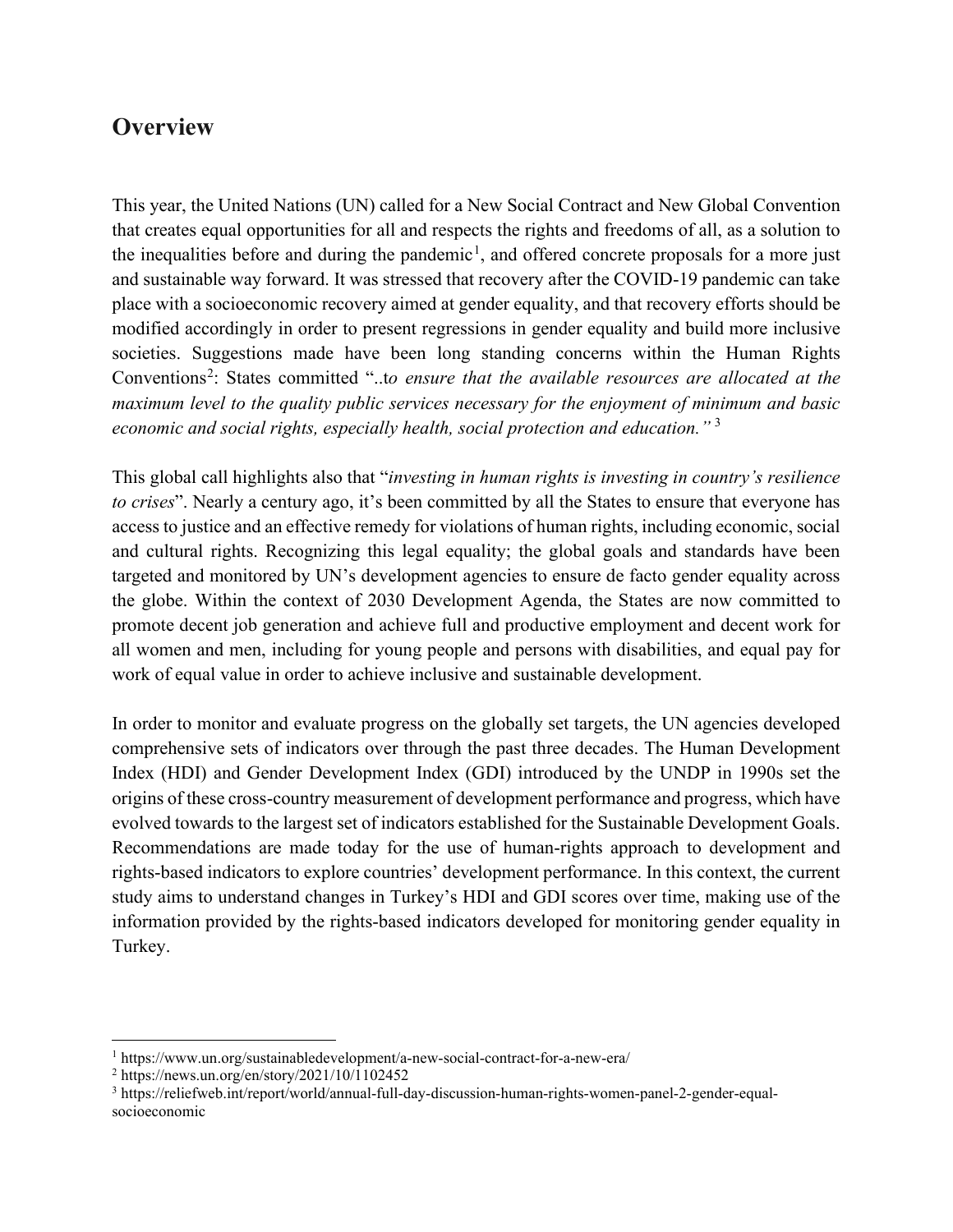Turkey's Human Development Index values increased from 2000 to 2019 constantly, and quite rapidly. The HDI value increased from 0.660 to 0.820, an increase of 24.2 percent. Turkey advanced from medium human development category in 2000 to very high human development category in 2019. The Gender Development Index also increased in this period although not as rapidly as the HDI. The GDI, however, first evolved from 0.847 in 2000 to 0.93 in 2016, though stagnated in 2017 and decreased afterwards. Turkey is in the 4<sup>th</sup> group of countries in the GDI. While both female and male HDI values increased, the limited increase of the female HDI caused the decrease in the GDI in the last years. The GII values exhibit a similar pattern to the GDI until 2018, demonstrating that gender gaps are narrowing rather quickly. GII, unlike GDI, does not suggest a worsening of gender inequality after 2018, but rather a slowdown in progress.

Due to the deep rooted disparity between male and female HDI values Turkey falls into the fourth group in terms of GDI value scores. Turkey's GDI scores have also been lower than both the veryhigh HDI and the high-HDI group countries. Among the very high human development countries only two countries other than Turkey present moderate improvement in GDI when compared to their HDI scores (Saudi Arabia in Group 5 and Bahrain in Group 4).

The decomposition of the HDI growth into its components (health, education and income) demonstrate that the improvements in the HDI are driven mainly by improvements in education in all the periods under study. Throughout the period, education contributed 58 percent on average to human development. The relative importance of health and income indicators varies depending on the time period. Decomposition of growth in female and male HDIs yields similar results in terms of the contribution of education. Education is the most important factor in both female and male human development. Income is the second most important factor for women, while it is the health component for men. On average, income contributes 26 percent of female human development growth. Men's improvement of health contributes nearly as much to their human development as women's income does to theirs: 28 percent.

The analysis of the components of GDI in order to investigate the main reasons of disparities between genders in Turkey shows that the female health index has been higher than male health index in all the years under study. This implies that in terms of life expectancy, the situation of women has been better than men in Turkey over the period. However, gender inequalities in health have steadily shifted in favor of men, albeit in a small and steady way, throughout time. Contrary to health, education and income components show gender disparities in favor of men in the analyzed period. Comparing the last two we observe that gender inequality in income is higher than that in education in the whole period except 2000. The income component is trending towards equality during this period. The same is true for education until 2016. After 2016, the trend reversed, and educational disparities between men and women began to expand again.

Gender gaps in education in Turkey persisted over time and did not catch up to the level of high and very high HDI countries, the group she moved out of and up to, respectively. In both high and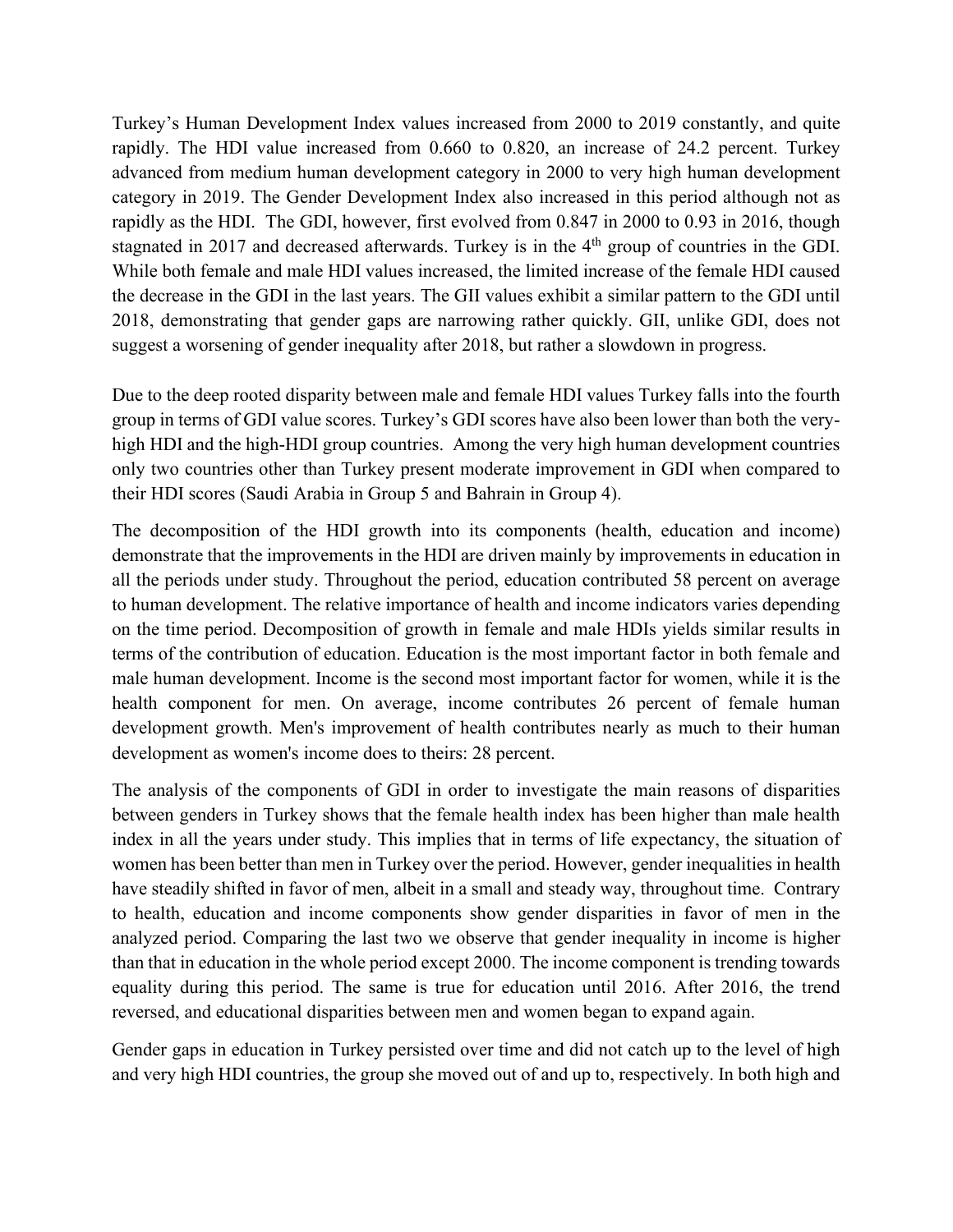very high-HDI countries, the ratio of female to male education index remained around 1 on average, while it was still 0.887 in Turkey in 2019.

The observations support the persistence of large gender gap in income (GNI per capita female is still lower than half of the GNI for male in Turkey), which could not be compensated by the recent progress in education. Men in Turkey earn on average an income level equal to almost three quarters of their counterparts in the very high human development group. However, women earn only half the income her peers earn in the group. The gender gap in national income per capita reflects the gap in labor force participation rates. Women's participation in the labor force is remarkably low (34%) compared to the average rate observed in the high human development (54%) and very high human development country groups (52%). Overall, the data indicate that the relationship between women's relative educational attainment and relative incomes in Turkey during the 2000s was weak. Gender inequalities in Turkey have deepened even more in the context of the economic crisis that has developed in our country and in the world under the conditions of the Covid-19 Pandemics. There has been an unprecedented rise in unpaid care work due to the pandemics due to quarantine and stay-at-home measures, school closures, restrictions on access to health, education, social services and home services, and increased hygiene and care requirements <sup>[4](#page-3-0)</sup> Furthermore, along with large employment losses, women's participation in the labor market decreased by 4 percentage points despite women's higher share among the essential workers in health, education and retail employment<sup>[5](#page-3-1)</sup>.

According to a closer look to education component of HDI/GDI, improvement in school enrollment can be seen as the leading determinant of education-related improvement in the indices. In GDI two indicators with respect to education are expected years of schooling and mean years of schooling. In GII the indicator is the population with at least secondary education. Two important developments related to the education system influence these indicators significantly. These are the regulations about the extension of compulsory schooling to 8 years in 1997 and to 12 years in 2011.

Compulsory education of 8 years increased girls' and boys' school enrollment to a great extent and decreased the difference between men and women in both the expected years of schooling and the average years of schooling. Indeed, the regions with low HDI levels managed to catch up with other regions' HDI and GDI levels mostly due to this regulation. People usually attended the 5 year compulsory primary school and did not continue with the secondary education before this regulation. After the implementation of the regulation almost all the children continued further 3 years of education leading to higher expected years of schooling and mean years of schooling for both men and women. In fact, poverty is the determining factor in the failure of children to attend

<span id="page-3-0"></span><sup>4</sup> İlkkaracan, İ., and E. Memiş. "Covid-19 Küresel Salgın Sürecinde Türkiye'de Bakım Ekonomisi Ve Toplumsal Cinsiyet Temelli Eşitsizlikler." UNDP- Turkey, 2020.

<span id="page-3-1"></span><sup>5</sup> TUIK-Household Labor Force Statistics, 2021.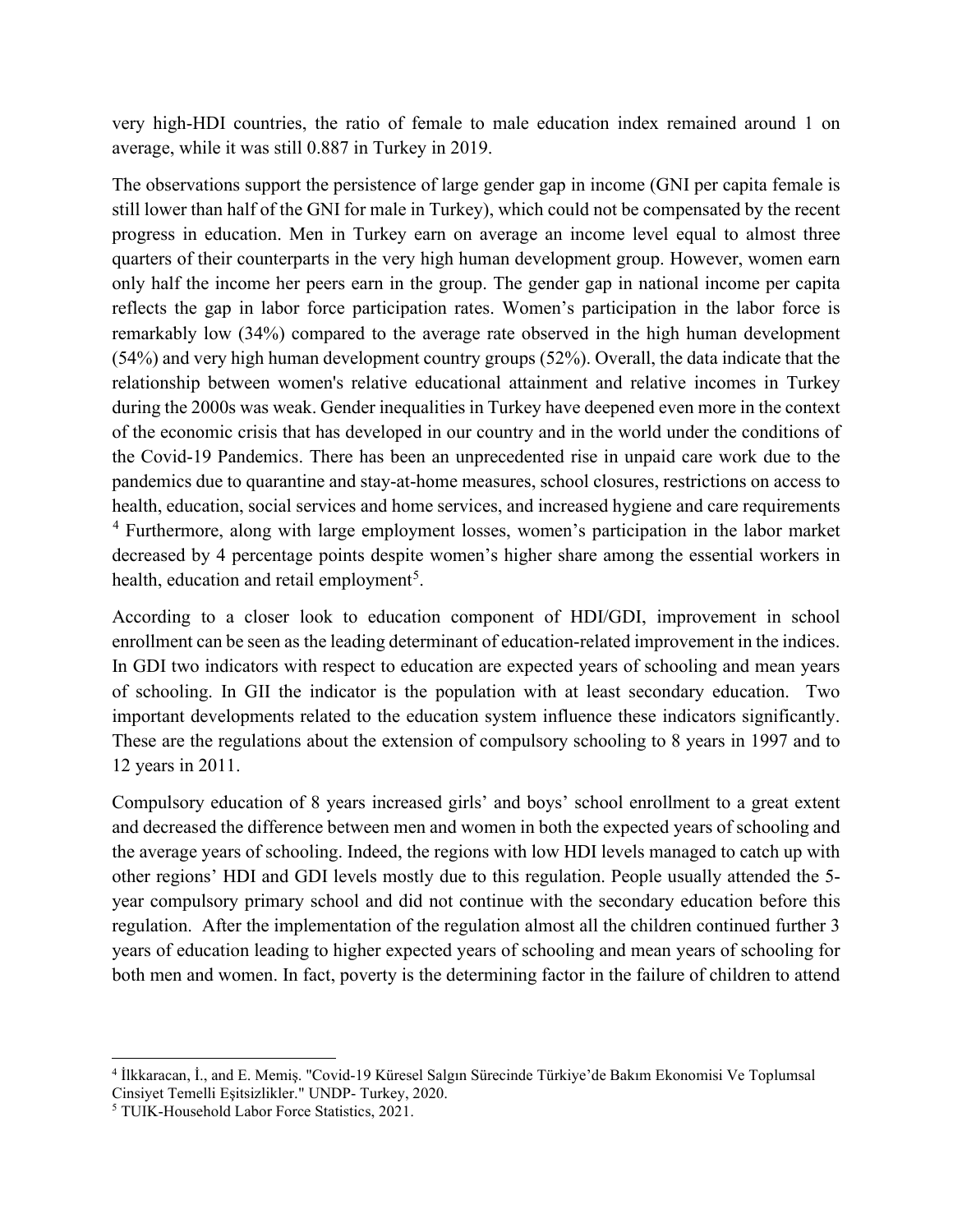primary education and it affects girls more negatively especially in the regions of North East Anatolia, Central East Anatolia, and South East Anatolia.

With the 4+4+4 regulation in 2011, the compulsory education period was increased to 12 years. The difference between men and women with respect to the expected years of schooling, mean years of schooling and population with at least secondary education decreased until 2016. The law, which increased the compulsory education year to 12 years, also brought structural changes in education. Depending on the change in the law, the process of transforming general high schools to Anatolian high schools or transferring them to vocational and technical secondary education continues, and accordingly, the share of general high schools in secondary education continues to decline. The rate of students attending religious high schools continues to increase regularly. When the distribution is analyzed by sex, there is a more significant increase in the rate of female students attending religious high schools. There is a strong tendency for girls to be directed to religious education schools where only girls attend. With the legislative arrangements made by the Ministry of National Education in 2018 and 2019, activities related to "gender equality" were abolished.

The data of the indicators related to the education index indicate a break in terms of gender-based differences in 2015-2016. The gap between men and women, which tended to decrease, started to increase again. The causes of this development require extensive research and only some guesses can be made at this stage.

Despite the increase in enrollment rates over the years, there is a significant population of children who are out of school at both primary and secondary education levels. Although there is not much difference between the sexes in Turkey, gender inequalities by regions continue. Southeastern Anatolia (68.4%) and Middle East Anatolia (70.8%), the regions with the lowest secondary school enrollment rates for girls in the 2018-19 academic year, are also the regions where the difference between boys' enrollment rates and girls' enrollment rates is highest. Despite the increase in school enrollment rates there are serious problems with attendance and graduation and the absenteeism rate increases throughout the years. It results with the dropout from the school system which is slightly higher for girls than for boys. It can be said that long-term absenteeism rates will result in dropping out of school.

According to the data of the European Statistical Office (Eurostat), Turkey has the highest rate of early school leaving among European countries with comparative results. The difference between men and women is also highest in Turkey; In 2017, this rate was 34% for women and 31% for men. In Turkey, 27.2% of young people between the ages of 15-29 are neither studying nor working. This is the highest rate following Columbia (29.6%) among OECD member countries. The OECD average is 14.1%. This rate, which is 16.9% for men aged 15-29 in Turkey, is 42.4% for women in the same age group in Turkey." (OECD, 2020).

It can be concluded that since there is almost no difference in enrollment rates, the difference between the average school year and the expected school year may be due to the difference in absenteeism between girls and boys in the following period after they are registered to school and,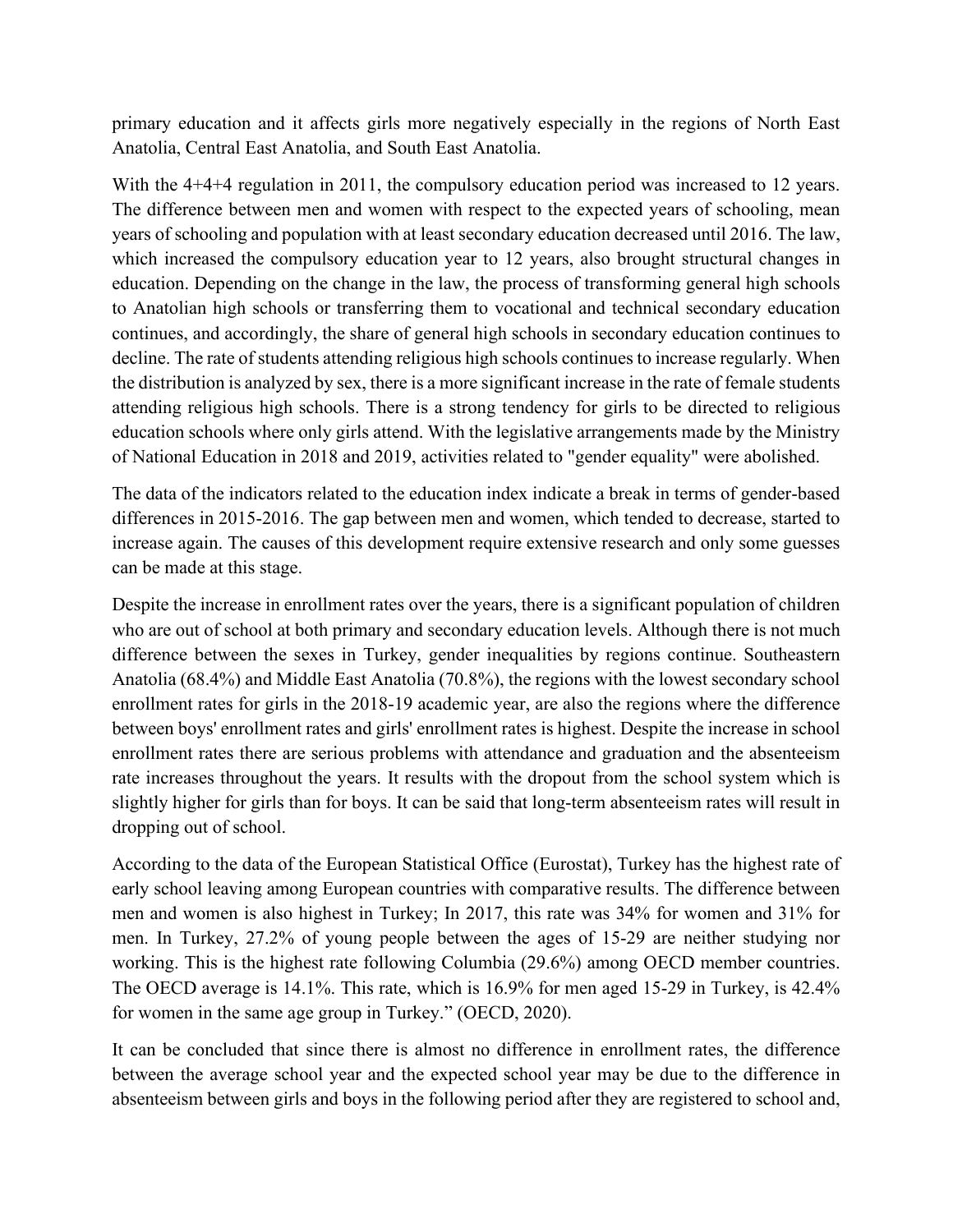accordingly, in early school leaving. Besides gender-based division of labor that directs girls to being housewives, the quality problems of education in Turkey, the low level of connection with the labor market, namely the weak transition from school to working life as the very high youth unemployment rates demonstrate can be the factors behind this situation.

While educational advancements are the most important factors of human development for both women and men, income comes in second for women and health comes in second for men. Because women had a higher life expectancy at birth than men during the period of 2000-2019, the health index of women was higher than that of men. Due to the improvement in health services and conditions over the years, the life expectancy of men at birth has increased, and the male/female age gap decreased.

There are two main indicators under reproductive health in the GII index: Maternal mortality rate (per hundred thousand live births) and Adolescent birth rate (births per thousand women under the age of 15-19). Positive developments in "maternal health" services regarding pregnancy and childbirth in Turkey over the years are effective in decreasing maternal mortality and adolescent birth rates. However, with the gradual abandonment of the gender equality norm in political decision mechanisms, the issues of reproductive health, family planning, reproductive and sexual rights have begun to appear less and less in official documents. While women's health is not addressed holistically and considering all life stages "maternal health" is emphasized. It is problematic to deal with sexual and reproductive health by reducing it to motherhood and childbirth only. Whereas the share of induced abortions (medical intervention) has decreased versus the unexpected rise in spontaneous abortions (non-medical intervention) since 2008, this development can be related to the impossibility of access to induced abortion services in public health institutions. With one third of families having "unmet need for family planning" unwanted pregnancies and risky pregnancies can have a significant share among the causes of maternal deaths. The importance of the quality and delivery of birth control methods and family planning services in terms of women's health exist as an important issue in Turkey.

In GII one indicator of the empowerment component refers to the share of women in the parliament. The proportion of women in the parliament increased from 4.2% in 2000 to 17.4% in 2019 in Turkey. Although there is a more than four-fold increase between 2007 and 2019, this rate is lower than all country groups with different levels of human development. While this rate is 24.5% in high-development countries, it is 28.3% in countries with the highest level of development. In Turkey, none of the basic laws regulating the political decision processes and the principles of political representation include a definition of the realization of gender equality. The strategic and action plans for the empowerment of women that foresee to increase women's representation in decision-making mechanisms envisage only indirect intervention and advisory activities like awareness raising, mentality transformation etc. which have very limited impact.

With regards to the income component of HDI, the macroeconomic indicators present that despite high volatility, Turkey's GDP per capita has almost doubled from 2000 to 2019 achieving a better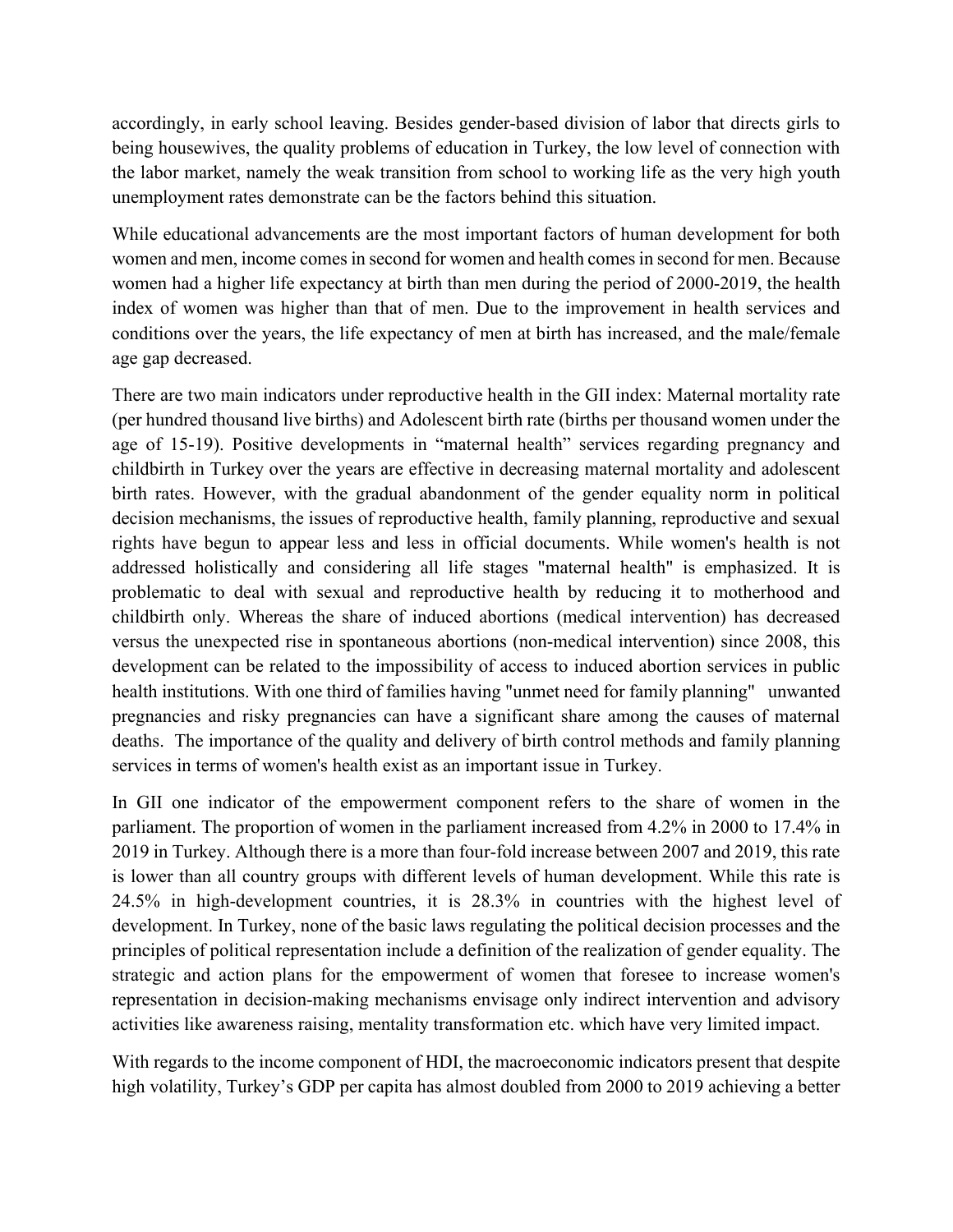performance than the world average. The relatively higher growth rate between 2002-2008 in Turkey was attained partly by the favorable external conditions with the cheapened foreign currency, the rapid expansion in the world economy and hence expansion in exports with cheaper imports, larger government consumption along with lower interest rates during the period. Given relatively lower cost of borrowing and low interest rates construction activities were boosted over the whole period. Thus, throughout the first decade of 2000s, Turkey's growth performance was widely absorbed by the construction sector rather than industry or services with high potential for generating new jobs. However, over the second decade of the 2000s, lacking favorable external conditions' the growth performance could not be achieved given the highly cyclical investments in construction. Despite a higher level of total tax revenue as a share of GDP in Turkey when compared to both country groups (the high and the very high-HDI) taxes on income profits and capital gains are much lower. Unlike the direct tax rate, indirect taxes have regressive distribution effect on income. Turkey has the highest rate of consumption tax and highest share of indirect taxes in total tax revenues among the OECD countries,

In addition, Turkey's total debt service as a percentage of gross national income/or exports and primary income (36.1%) have been three times as high as the high-HDI group average over the period of analysis. Throughout the second decade of 2000s there has been a particular increase in this ratio, which had adverse impact on investment potential of the country that at the end limited the ability to generate new employment. The unemployment rates for both women and men rose sharply during the early 2000s and remained stubbornly high (around 10 percent) before rising sharply toward the end of the 2010s in Turkey. Despite very low labor force participation rates women's unemployment rate presents a steady increase particularly after the year 2011, remarkably different than her global peers. We also observe a similar trend in youth's unemployment rates which rises more rapidly than the unemployment rate for the overall population. The labor share of GDP in Turkey keeps its level over the period of analysis, which however has been lagging majorly behind the average level of the very-high-HDI country group and falls below the worlds' average.

Can Turkey achieve the gender development index scores achieved by the very-high-HDI group? Alternative scenarios could help us understand the change better. Assuming i) the gender gaps in education and income have been closed in the same pattern over time, ii) the female to male income index was equal to the average of very high HDI countries' average level, iii) the female to male education index is equal to one may inform policy for better targeting. Our computations present that only if the achievements in education could be sustained, Turkey would reach the average GDI scores of the high-HDI country group. There exists significant role for the policies that address both the gender gap in education and in employment as well as gender-based wage gap in a holistic perspective.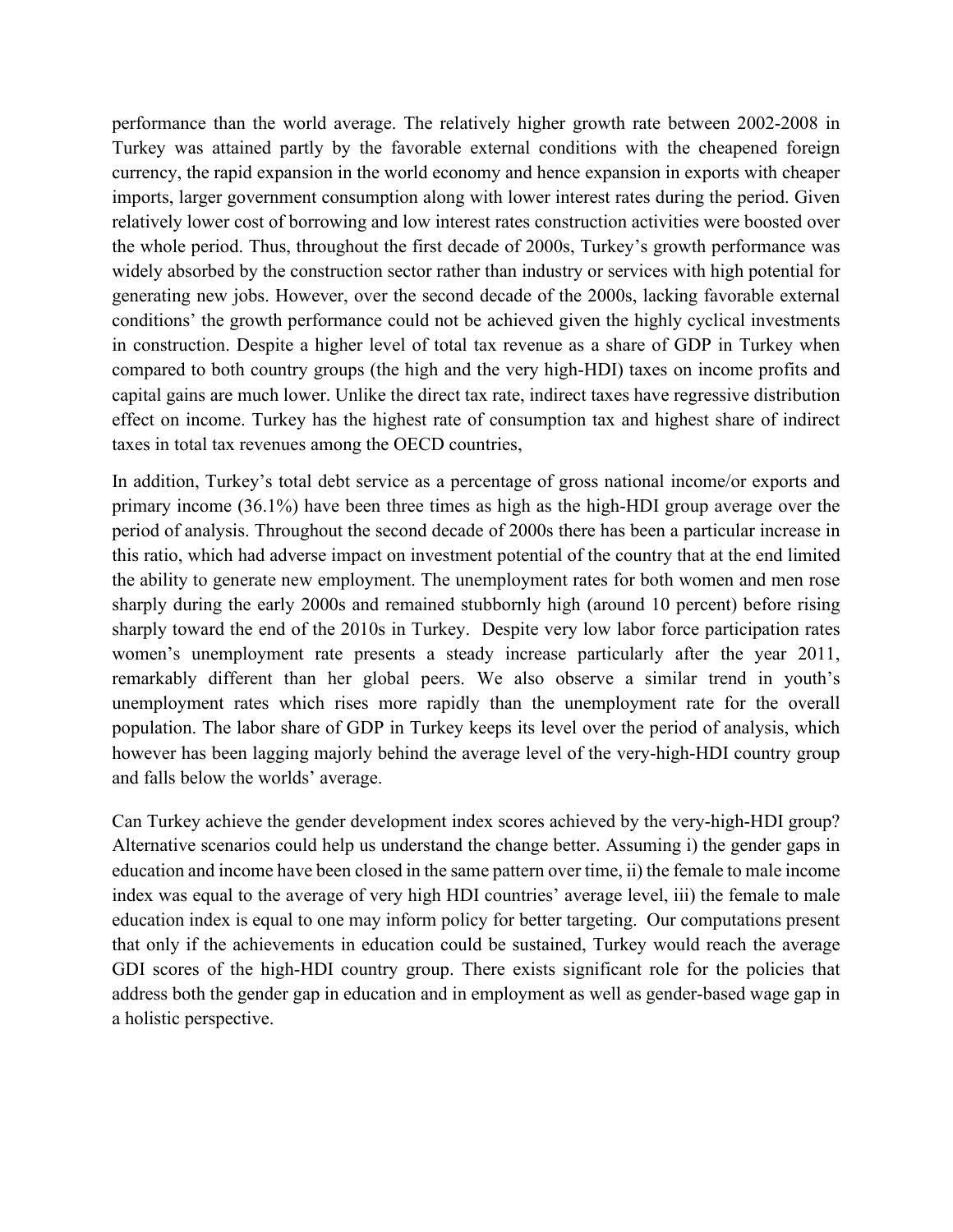## **Introduction**

Turkey has recently moved up into a higher human development country group, yet inequality remains a large challenge particularly due to persisting gender gaps. The long-standing debate on the intricate relation between economic growth and human development offers three arguments in understanding deviations across group countries in terms of inequalities:

- i) the economic growth does not necessarily result in equal gains for all,
- ii) not all inequalities are issues of economic growth or development per se,
- iii) there exists a two-way relation between growth and social inequalities and hence human development without a definitive path or direction.

The origins of these arguments coincide with a pioneering progress in the history of women's human rights: *the UN Beijing Declaration and Action Plan (BDAP), which was adopted at the 4th World Conference on Women in 1995*. The plan verifies that the preceding presumption of gender equality achievable through economic growth and modernization, is flawed and the assumption could be one of the impeding factors lagging progress towards gender equality.

At the 4<sup>th</sup> Conference, it was acknowledged by all member countries that despite all international efforts and rapid growth experiences across the world, substantive inequalities between women and men could not be eliminated. They persist within specific and intertwined national and international origins which likewise deteriorate the lives of the majority of people including the children that exacerbates the situation. On the other hand, gender equality and the prohibition of discrimination are mandatory for all States within the principle of equality in terms of international human rights norms and standards and States are committed to:

*"...ensure the full implementation of the human rights of women and girls as an inalienable, inseparable and indivisible part of all these human rights and fundamental freedoms (Declaration item 9).*

The potential impact of economic growth and development and close associations with women's rights are emphasized explicitly in BDAP*:* 

*"…Accelerated economic growth, although necessary for social development, does not by itself improve the quality of life of the population. In some cases, conditions can arise which can aggravate social inequality and marginalization. Hence, it is indispensable to search for new alternatives that ensure that all members of society benefit from economic growth based on a holistic approach to all aspects of development: growth, equality between women and men, social justice, conservation and protection of the environment, sustainability, solidarity, participation, peace and respect for human rights…(para.14)"* 

Furthermore, gender equality is set as a precondition for a sustained economic growth: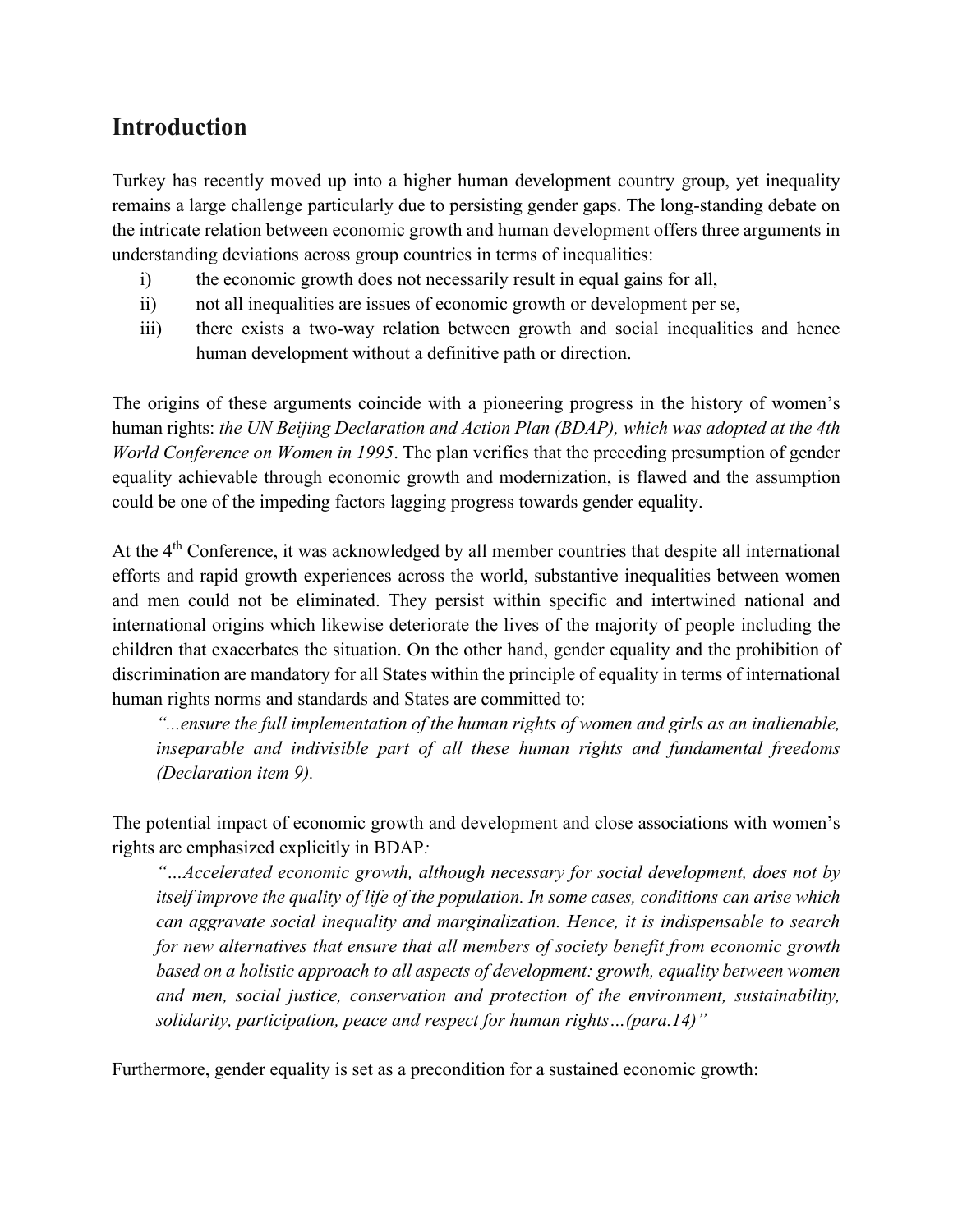*"...Sustainable development and economic growth that is both sustained and sustainable are possible only through improving the economic, social, political, legal and cultural status of women. Equitable social development that recognizes empowering the poor, particularly women, to utilize environmental resources sustainably is a necessary foundation for sustainable development (para. 56)"* (para. 41) states that "...*women's empowerment and their full participation on the basis of equality in all spheres of society, including participation in the decision-making process and access to power, are fundamental for the achievement of equality, development and peace*. *The advancement of women and the achievement of equality between women and men are a matter of human rights and a condition for social justice and should not be seen in isolation as a women's issue."* 

In addition States declared their determinacy to "*promote people-centred sustainable development, including sustained economic growth, through the provision of basic education, life-long education, literacy and training, and primary health care for girls and women (para 27)* and *the design, implementation and monitoring of the gender-sensitive policies and programmes, including development policies and programmes with the full participation of women are considered to be essential"* (para 19).

In line with this process, UNDP leads the efforts for data collection and regular reporting on gender equality through "gender development index", "gender inequality index" and the "gender social norms index". Different aspects of gender equality and women's empowerment have also been presented at world scale and in a way enabling comparison between countries by the "life course gender gap" and "women's empowerment" dashboards. UNDP as the leading agency in helping countries achieve the Sustainable Development Goals by 2030 emphasizes the role of collaborative work with civil society organizations in implementing the policies leading to SDGs. In this context this project offers the potential of a new collaborative work between UNDP Turkey and Association for Gender Equality Monitoring (CEID).

The UNDP-Turkey Office carried out path-breaking research reports focusing on the specificities and the peculiar context of the country. These national reports allowed comprehensive exploration of composite indexes based on longitudinal analyses. Between the years 2014 and 2019 Turkey has excelled in Human Development Index, index value jumping from 0,796 to 0,820 points and moved up 5 places in the ranking. The long-term growth rates present a stable trend with an average annual growth rate at around 4,5% over the last fifty-year period in Turkey. Despite this stable trend, unwarranted short-term fluctuations remark the growth patterns of the country in the 2000s. In addition, the population growth rates declined in the 2000s, which had positive impacts on one the income component of HDI via GDP per capita. Demographic indicators present a relatively younger composition with lower elderly dependency rates than the very high HDI country group, yet however young dependency ratios are notably high when compared to her group average.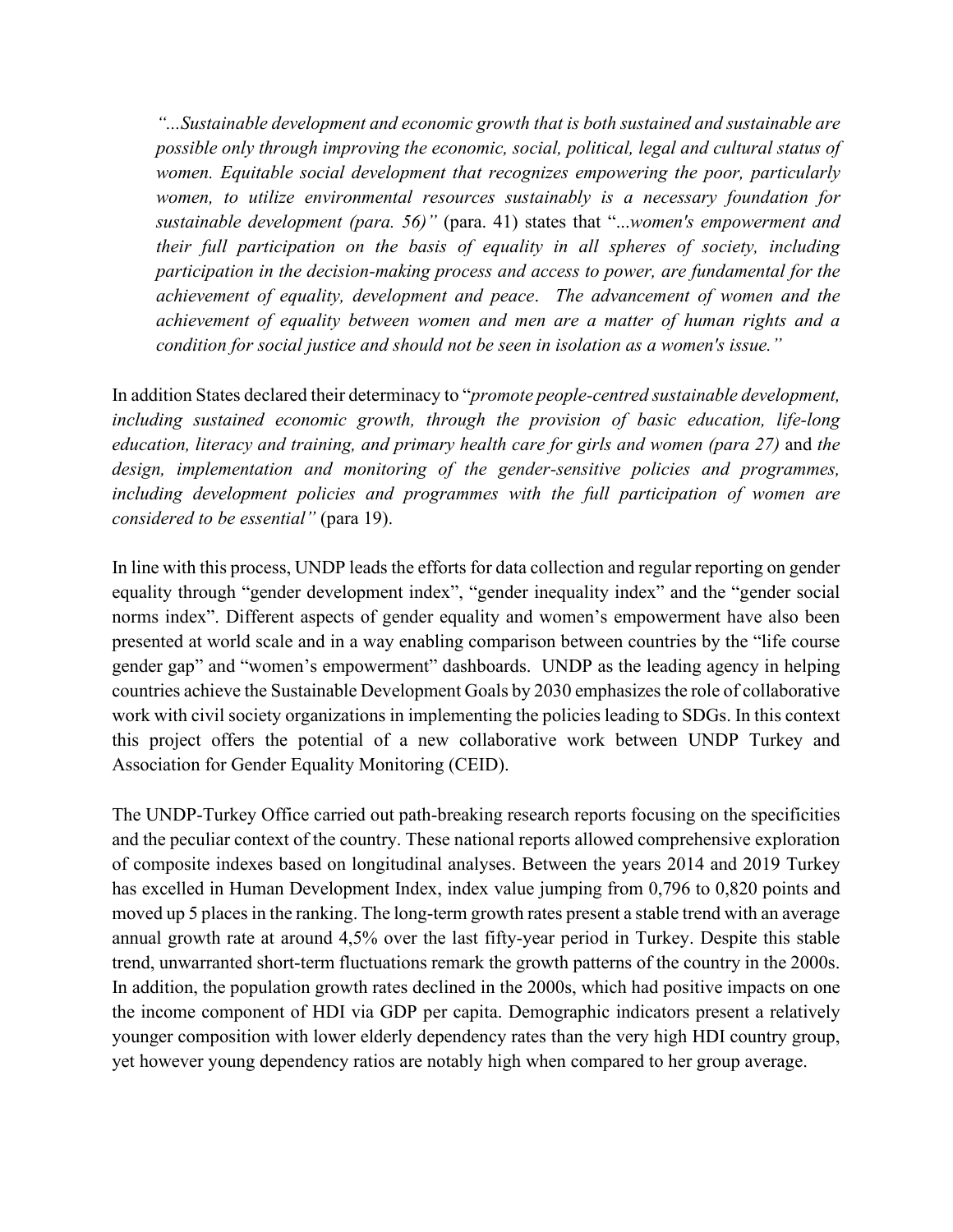Turkey has been on a positive trend in terms of improving gender equality outlook in the country throughout the last decades, too. However, the overall standing of the country is far from being ideal. Turkey ranks in the Global Gender Inequality Index 68<sup>th</sup> despite its 54<sup>th</sup> place in the Human Development Index. By 2019, HDI value for men is 0,848 and the same index value for women is 0,784<sup>[6](#page-9-0)</sup>, and this gap is indicative of the extent and persistence of gender inequalities. Meanwhile, gender social norms index reflects a negative trend, the share of people with at least one and at least two biases rising for both men and women between the periods 2005-2009 and 2010-2014.

In this context, the current study examines the gender indicator values for Turkey between the years of 2000 and 2019 looking at UNDP gender-inequality and gender-disaggregated HDI indices. Main objective of this research report is to pinpoint the primary dynamics both driving and restricting positive change towards greater gender equalities. To that end more specific objectives are:

- to put together the main findings of the UNDP country reports going back to 2001 and 2008 in terms of gender equality indexes
- to conduct a trend analysis on gender inequality index and gender development index values
- to analyze general trends in a causal framework and drivers of progress and obstacles/bottlenecks against positive change will be identified at the level of socioeconomic, and policy parameters
- to present the main reasons for the gap between Turkey's human development and gender development performance and for the stagnant performance in gender inequality index over the years
- to provide policy recommendations and action points for the development actors

In order to explore the underlying factors behind the trends observed between 2000-2019, we conduct a longitudinal analysis bringing these indexes together with the following additional country specific indicators:

- evaluation of the socio-economic situation in Turkey with the selected socio-economic indicators at the national level particularly impact of macroeconomic policies on employment and income distribution
- theme specific rights-based institutional and structural monitoring indicators compiled by CEID

<span id="page-9-0"></span><sup>&</sup>lt;sup>6</sup> In parallel, gender development index value (Ratio of female to male HDI values) has fluctuated and presented a high variation between 2014 and 2019 as opposed to the general positive trend before 2014 and ended up as equal to 2014 value in 2019, as well. Downward trend is significant in 2018 and 2019. Estimations indicate that this loses will be deepened by the adverse impact of the Covid-19 crises.